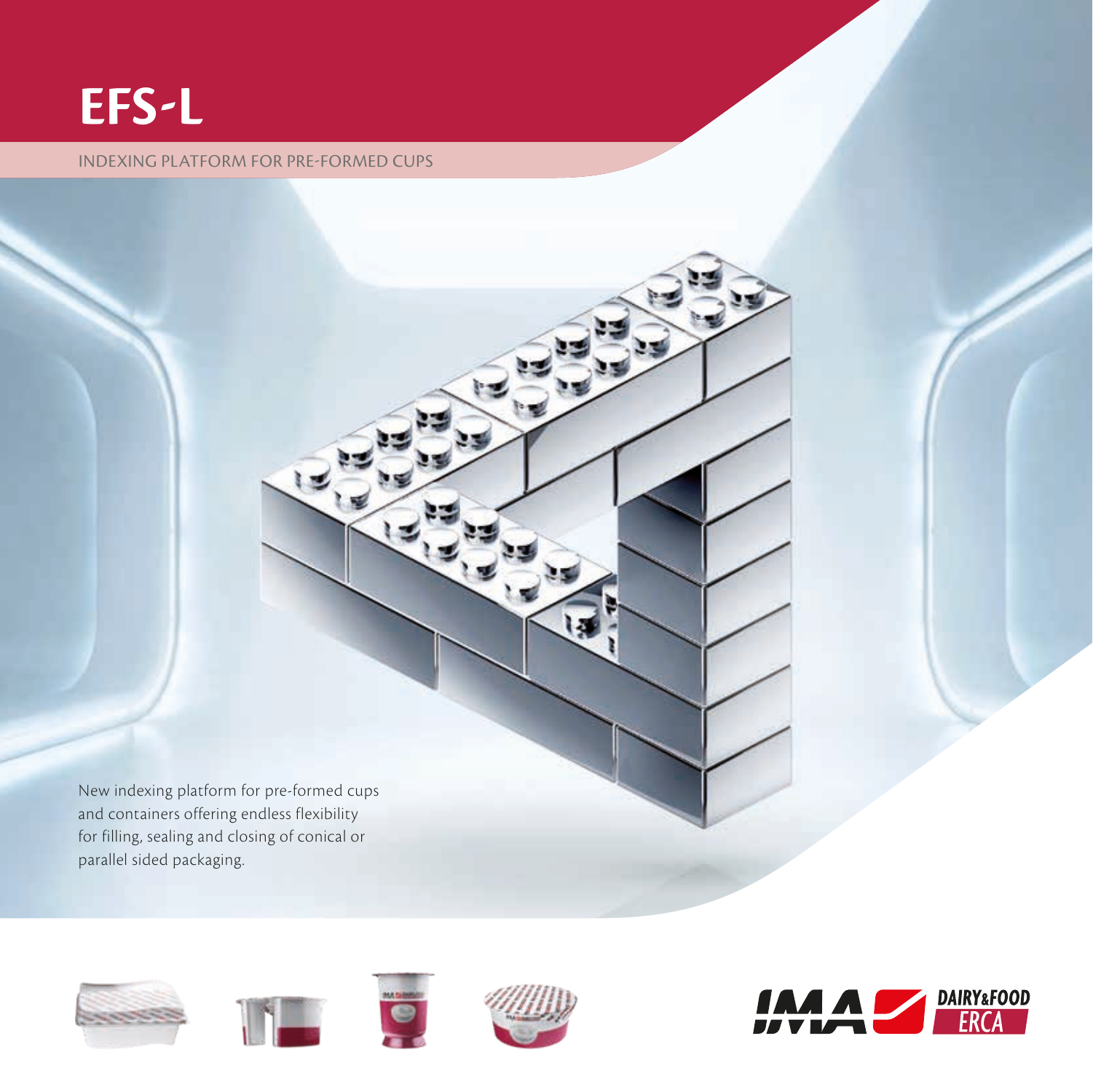## **EFS-L – MODULAR, FLEXIBLE, CHAINLESS**

### **EFS-L is the new format flexible indexing platform for pre-formed cups**

New indexing platform for pre-formed cups offering endless flexibilty for filling liquid to pasty products like yoghurt, fresh cheese, white cheese (curd), cottage cheese, single and multi-layer desserts, aerated mousse products, deli salads, dips, dressings, hot filled sauces, soups jams, fruit purees, tomato paste, sweet spread, baby food, pet food, etc.

Utilising new technology enhances the available options and ease of operation and maintencance procedures.

Modular in design with stainless steel construction and servo-operations it allows for flexibility with filling stations, pre-fill and post fill for wet or dry ingredients. The chainless solution for the cup transportation enables format flexibility and precision index positioning throughout the machine.

Built with opportunities up to hygiene standard ultraclean as well as the efficiency options required for cups, heat seal and re-closable lids.

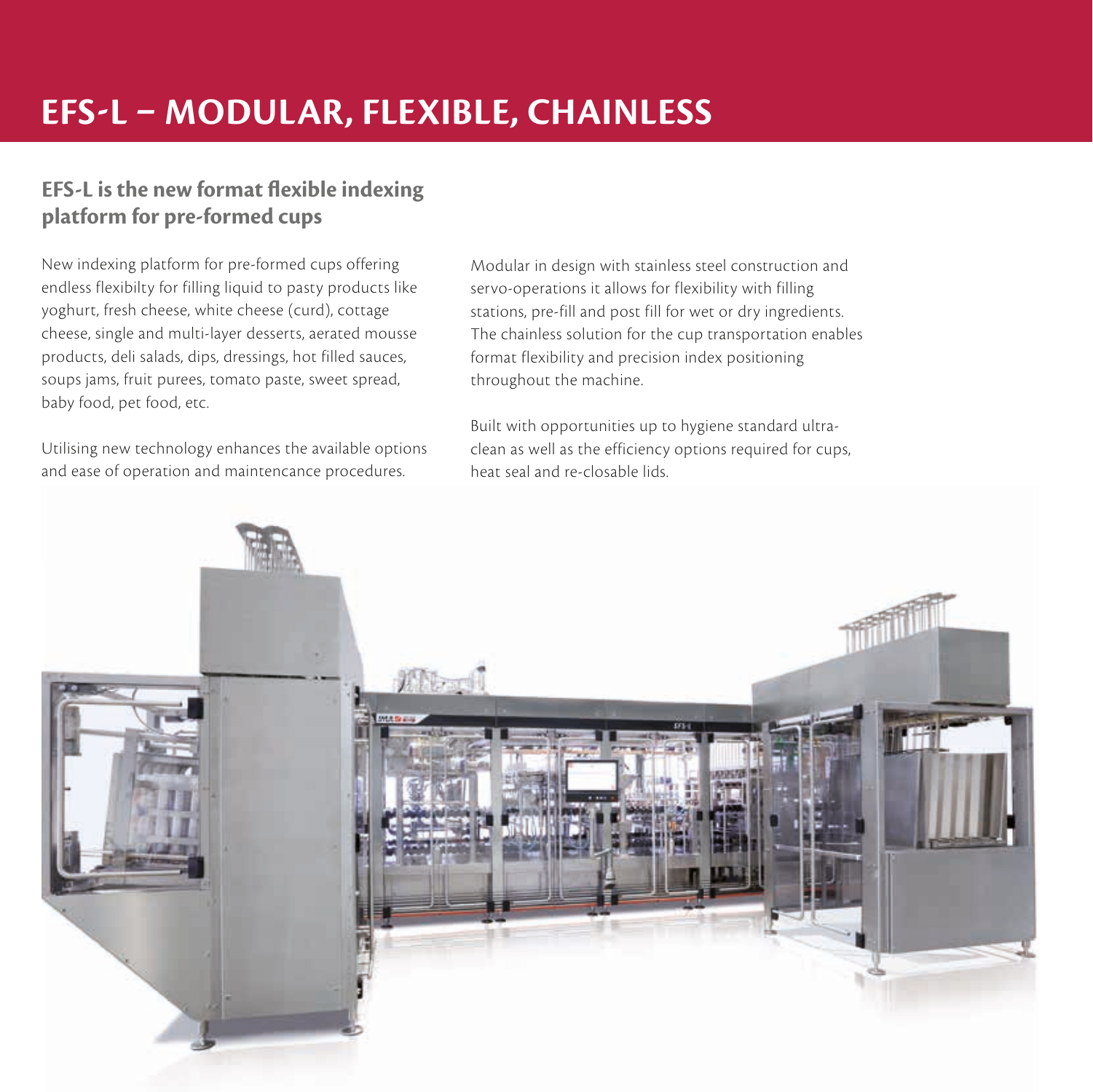

Chainless drive system Cup destacker Dosing system

### **Highlights:**

- Format flexible (quick release, tool free)
- Chainless drive (no chain stretch, no regular adjustment, less cup cassettes)
- Modular design and construction
- Hygienic design (EHEDG)
- Recipe functionality
- Multifill possibilities (overtrack or remote fillers)
- Improved hygiene options (UVC, Pulse light,  $H_2O_2$ )
- Hygiene level: clean or ultra-clean
- Lubrification free
- Reduced delivery time

















| <b>Technical Details</b> |             |                      |                     |
|--------------------------|-------------|----------------------|---------------------|
| Configuration            | max. output | max. round cup       | max. square cup     |
| EFS-L $1 \times 4$       | 9,600 cph   | $\varnothing$ 130 mm | $127 \times 104$ mm |
| EFS-L $2 \times 4$       | 19,200 cph  |                      |                     |
| EFS-L $1 \times 6$       | 14,400 cph  | $\alpha$ 116 mm      | $127 \times 104$ mm |
| EFS-L $2 \times 6$       | 28,800 cph  |                      |                     |
| EFS-L $1 \times 8$       | 19,200 cph  | $\varnothing$ 95 mm  | $95 \times 104$ mm  |
|                          |             |                      |                     |

Other dimensions and formats on request

EFS-L  $2 \times 8$  38,400 cph